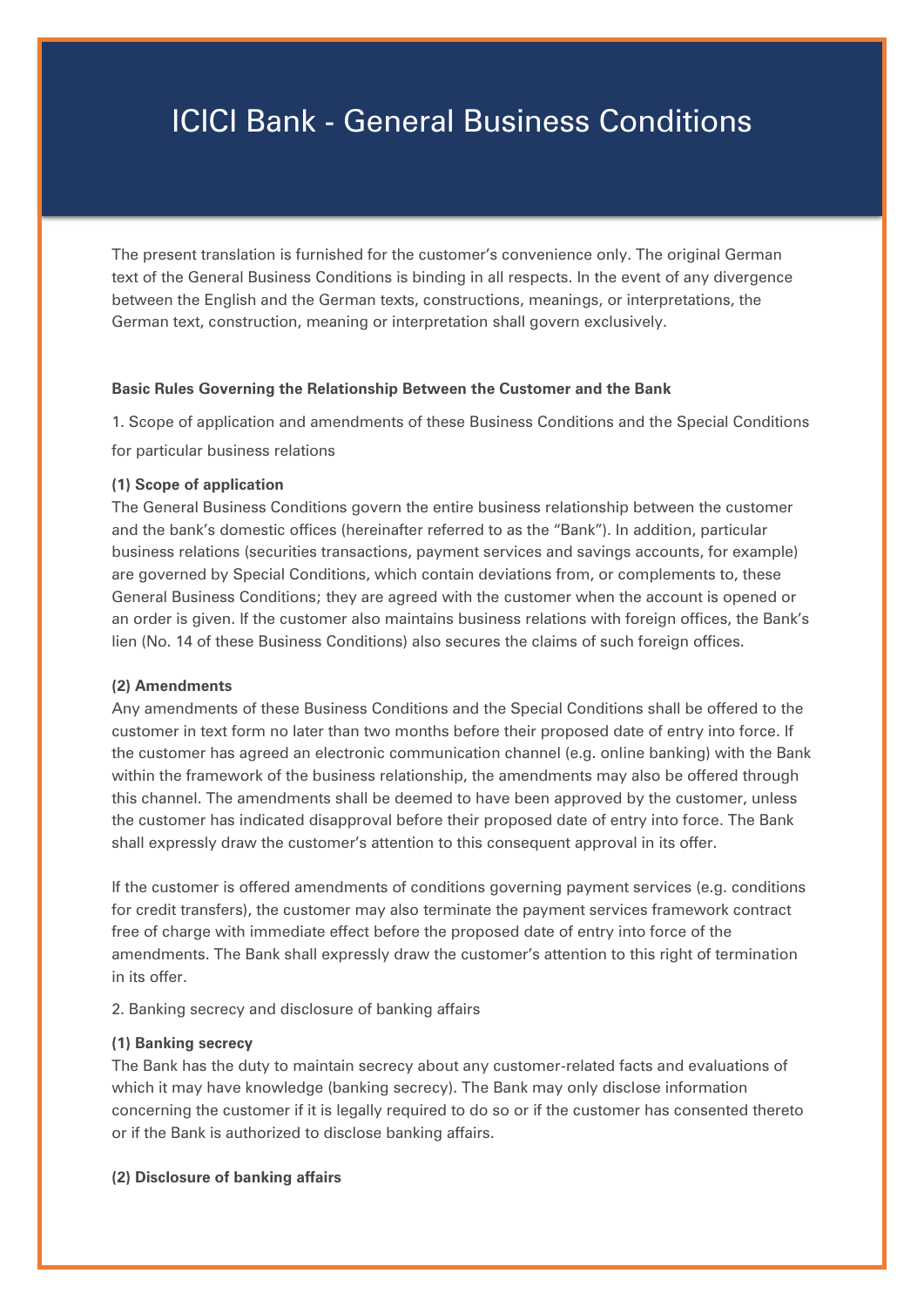Any disclosure of details of banking affairs comprises statements and comments of a general nature concerning the economic status, the creditworthiness and solvency of the customer; no information shall be disclosed as to amounts of balances of accounts, of savings deposits, of securities deposits or of other assets entrusted to the Bank or as to amounts drawn under a credit facility.

# **(3) Prerequisites for the disclosure of banking affairs**

The Bank shall be entitled to disclose banking affairs concerning legal entities and on businesspersons registered in the Commercial Register, provided that the inquiry relates to their business activities. The Bank shall not, however, disclose any information if it has received instructions to the contrary from the customer. Details of banking affairs concerning other persons, in particular private customers and associations, shall be disclosed by the Bank only if such persons have expressly agreed thereto, either generally or in an individual case. Details of banking affairs shall be disclosed only if the requesting party has substantiated its justified interest in the information requested and there is no reason to assume that the disclosure of such information would be contrary to the customer's legitimate concerns.

## **(4) Recipients of disclosed banking affairs**

The Bank shall disclose details of banking affairs only to its own customers as well as to other credit institutions for their own purposes or those of their customers.

3. Liability of the Bank; contributory negligence of the customer

## **(1) Principles of liability**

In performing its obligations, the Bank shall be liable for any negligence on the part of its staff and of those persons whom it may call in for the performance of its obligations. If the Special Conditions for particular business relations or other agreements contain provisions inconsistent herewith, such provisions shall prevail. In the event that the customer has contributed to the occurrence of the loss by any own fault (e.g. by violating the duties to cooperate as mentioned in No. 11 of these Business Conditions), the principles of contributory negligence shall determine the extent to which the Bank and the customer shall have to bear the loss.

# **(2) Orders passed on to third parties**

If the contents of an order are such that the Bank typically entrusts a third party with its further execution, the Bank performs the order by passing it on to the third party in its own name (order passed on to a third party). This applies, for example, to obtaining information on banking affairs from other credit institutions or to the custody and administration of securities in other countries. In such cases, the liability of the Bank shall be limited to the careful selection and instruction of the third party.

## **(3) Disturbance of business**

The Bank shall not be liable for any losses caused by force majeure, riot, war or natural events or due to other occurrences for which the Bank is not responsible (e.g. strike, lock-out, traffic holdups, administrative acts of domestic or foreign high authorities).

4. Set-off limitations on the part of the customer

The customer may only set off claims against those of the Bank if the customer's claims are undisputed or have been confirmed by a final court decision.

5. Right of disposal upon the death of the customer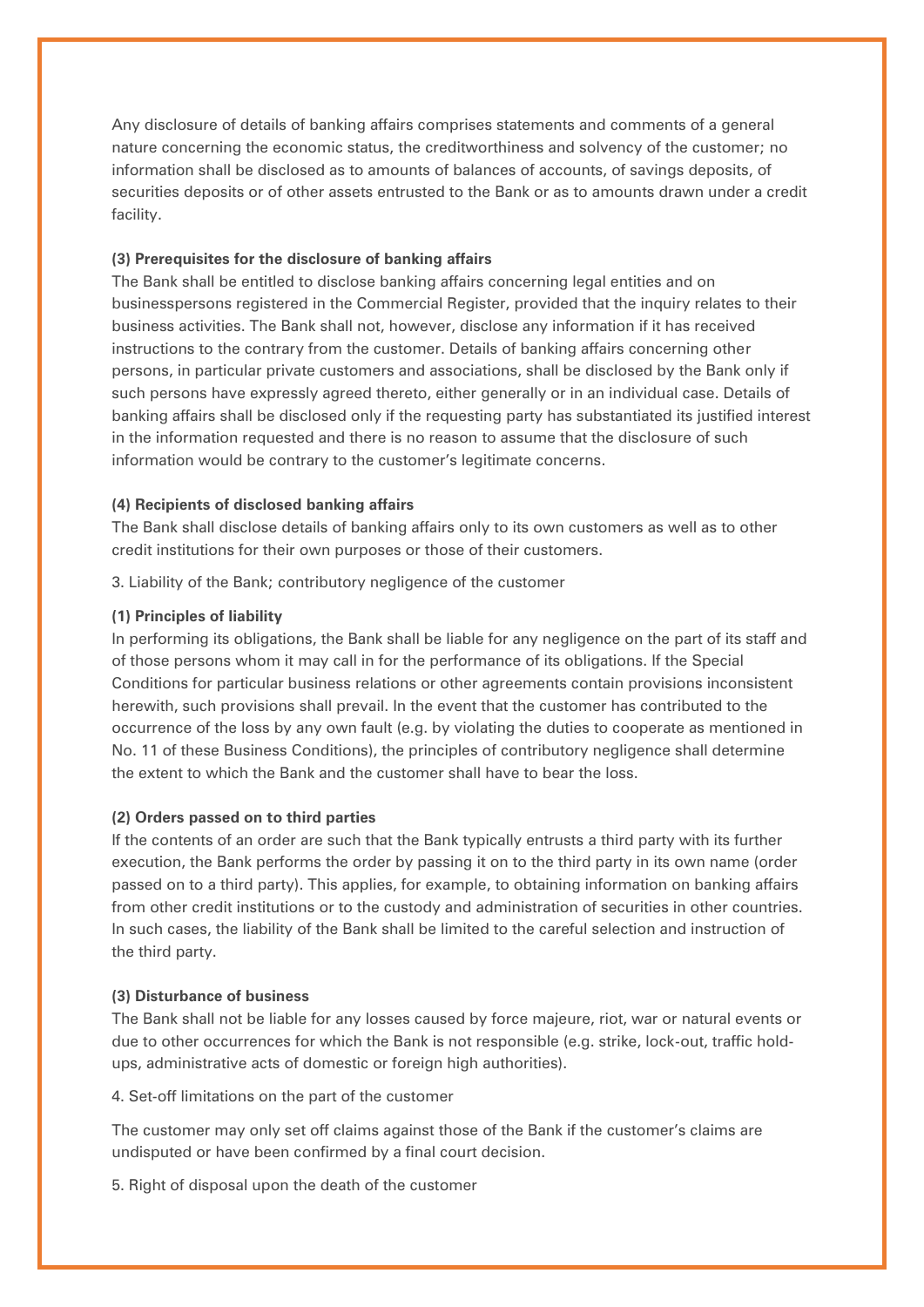Upon the death of the customer, the Bank may, in order to clarify the right of disposal, demand the production of a certificate of inheritance, a certificate of executorship or further documents required for such purpose; any documents in a foreign language must, if the Bank so requests, be submitted in a German translation. The Bank may waive the production of a certificate of inheritance or a certificate of executorship if an official or certified copy of the testamentary disposition (last will or contract of inheritance) together with the relevant record of probate proceedings is presented. The Bank may consider any person designated therein as heir or executor as the entitled person, allow this person to dispose of any assets and, in particular, make payment or delivery to this person, thereby discharging its obligations. This shall not apply if the Bank is aware that the person designated therein is not entitled to dispose (e.g. following challenge or invalidity of the will) or if this has not come to the knowledge of the Bank due to its own negligence

6. Applicable law and place of jurisdiction for customers who are businesspersons or public-law entities

## **(1) Applicability of German law**

German law shall apply to the business relationship between the customer and the Bank.

## **(2) Place of jurisdiction for domestic customers**

If the customer is a businessperson and if the business relation in dispute is attributable to the conducting of such businessperson's trade, the Bank may sue such customer before the court having jurisdiction for the bank office keeping the account or before any other competent court; the same applies to legal entities under public law and separate funds under public law. The Bank itself may be sued by such customers only before the court having jurisdiction for the bank office keeping the account.

## **(3) Place of jurisdiction for foreign customers**

The agreement upon the place of jurisdiction shall also apply to customers who conduct a comparable trade or business abroad and to foreign institutions which are comparable with domestic legal entities under public law or a domestic separate fund under public law.

Keeping of Accounts

## 7. Periodic balance statements for current accounts

## **(1) Issue of periodic balance statements**

Unless otherwise agreed, the Bank shall issue a periodic balance statement for a current account at the end of each calendar quarter, thereby clearing the claims accrued by both parties during this period (including interest and charges imposed by the Bank). The Bank may charge interest on the balance arising therefrom in accordance with No. 12 of these Business Conditions or any other agreements entered into with the customer.

## **(2) Time allowed for objections; approval by silence**

Any objections a customer may have concerning the incorrectness or incompleteness of a periodic balance statement must be raised not later than six weeks after its receipt; if the objections are made in text form, it is sufficient to dispatch these within the period of six weeks. Failure to make objections in due time shall be considered as approval. When issuing the periodic balance statement, the Bank shall expressly draw the customer's attention to this consequence. The customer may demand a correction of the periodic balance statement even after expiry of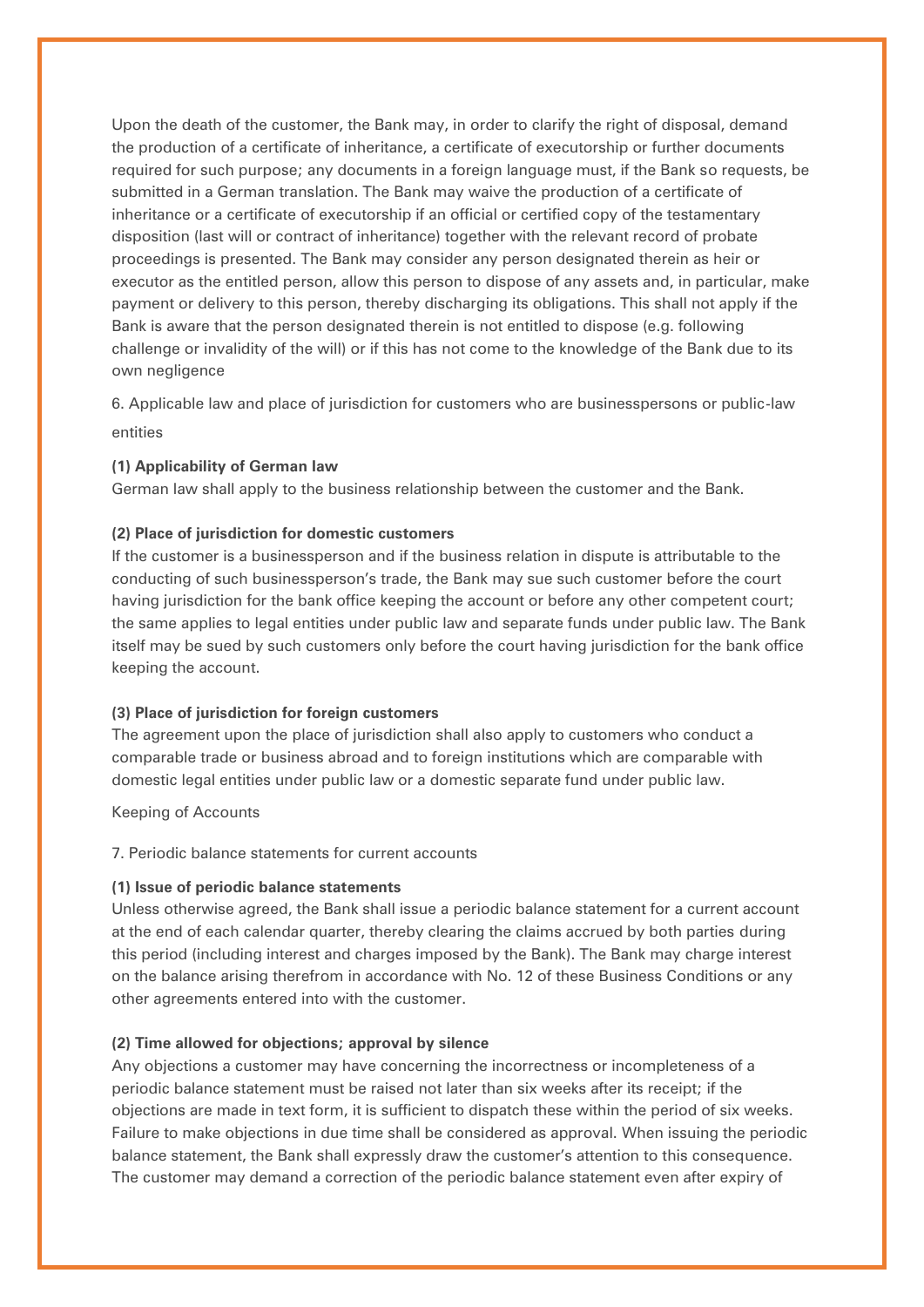this period, but must then prove that the account was either wrongly debited or mistakenly not credited.

8. Reverse entries and correction entries made by the Bank

## **(1) Prior to issuing a periodic balance statement**

Incorrect credit entries on current accounts (e.g. due to a wrong account number) may be reversed by the Bank through a debit entry prior to the issue of the next periodic balance statement to the extent that the Bank has a repayment claim against the customer (reverse entry); in this case, the customer may not object to the debit entry on the grounds that a disposal of an amount equivalent to the credit entry has already been made.

## **(2) After issuing a periodic balance statement**

If the Bank ascertains an incorrect credit entry after a periodic balance statement has been issued and if the Bank has a repayment claim against the customer, it shall debit the account of the customer with the amount of its claim (correction entry). If the customer objects to the correction entry, the Bank shall re-credit the account with the amount in dispute and assert its repayment claim separately.

## **(3) Notification to the customer; calculation of interest**

The Bank shall immediately notify the customer of any reverse entries and correction entries made. With respect to the calculation of interest, the Bank shall effect the entries retroactively as of the day on which the incorrect entry was made.

9. Collection orders

## **(1) Conditional credit entries effected upon presentation of documents**

If the Bank credits the countervalue of cheques and direct debits prior to their payment, this is done on condition of payment, even if these items are payable at the Bank itself. If the customer surrenders other items, instructing the Bank to collect an amount due from a debtor (e.g. interest coupons), and if the Bank effects a credit entry for such amount, this is done under the reserve that the Bank shall obtain the amount. This reserve shall also apply if the cheques, direct debits and other items are payable at the Bank itself. If cheques or direct debits are not paid or if the Bank does not obtain the amount under the collection order, the Bank shall cancel the conditional credit entry regardless of whether or not a periodic balance statement has been issued in the meantime.

## **(2) Payment of direct debits and of cheques made out by the customer**

"Einzugsermächtigungslastschriften" and "Abbuchungsauftragslastschriften", as well as cheques, shall be deemed to have been paid, unless the debit entry is cancelled prior to the end of the second bank working day<sup>1</sup> after it was made. Direct debits from other schemes shall be subject to the payment rules in the Special Conditions agreed for these. Cheques payable in cash shall be deemed to have been paid once their amount has been paid to the presenting party. Cheques shall also be deemed to have been paid as soon as the Bank dispatches an advice of payment. Cheques presented through the clearing office of the Bundesbank shall be deemed to have been paid, unless they are returned by the time stipulated by the Bundesbank

10. Foreign currency transactions and risks inherent in foreign currency accounts.

## **(1) Execution of orders relating to foreign currency accounts**

Foreign currency accounts of the customer serve to effect the cashless settlement of payments to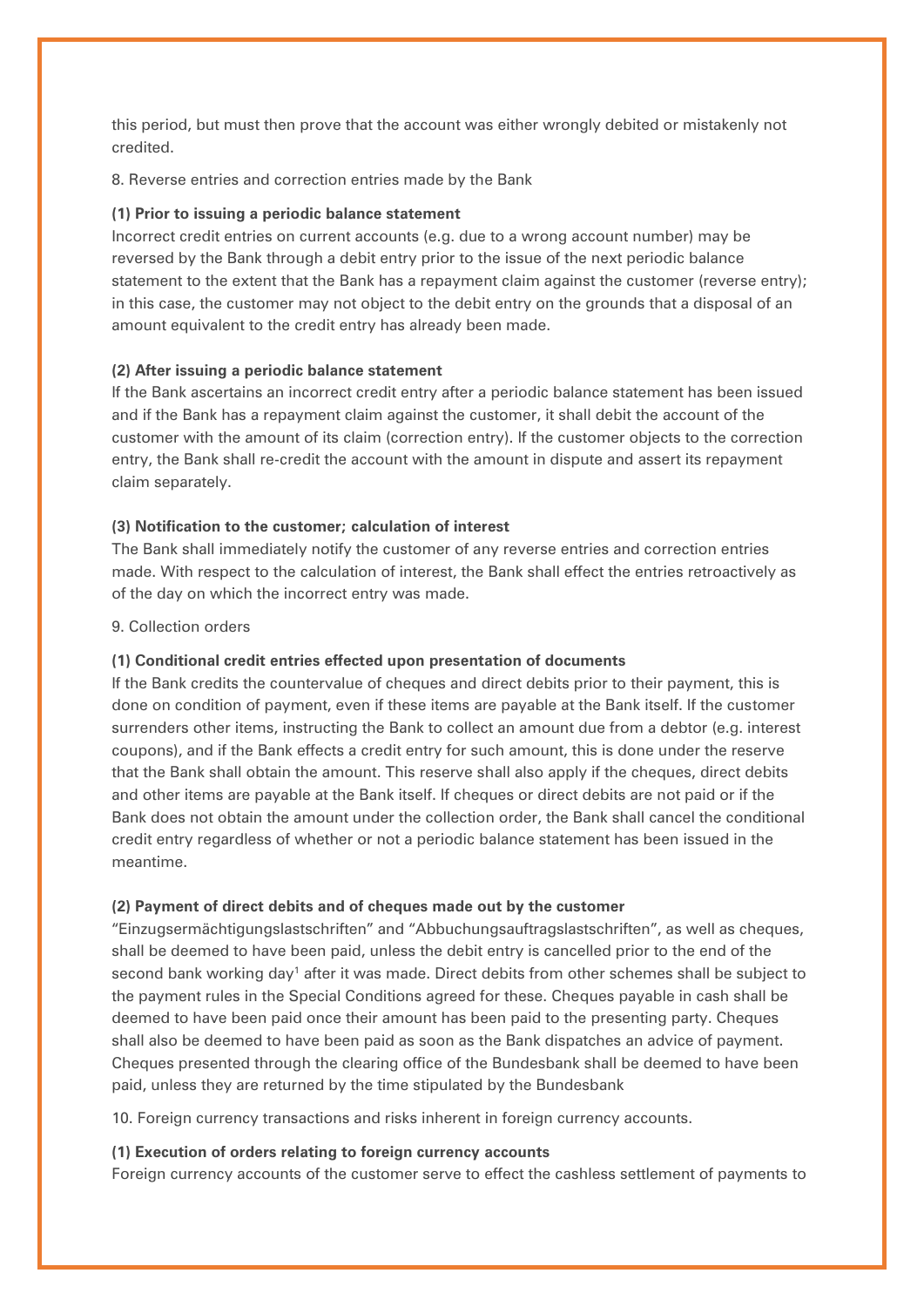and disposals by the customer in foreign currency. Disposals of credit balances on foreign currency accounts (e.g. by means of credit transfers to the debit of the foreign currency credit balance) are settled through or by banks in the home country of the currency, unless the Bank executes them entirely within its own organisation.

## **(2) Credit entries for foreign currency transactions with the Customer**

If the Bank concludes a transaction with the customer (e.g. a forward exchange transaction) under which it owes the provision of an amount in a foreign currency, it shall discharge its foreign currency obligation by crediting the account of the customer in the respective currency, unless otherwise agreed.

## **(3) Temporary limitation of performance by the Bank**

The Bank's duty to execute a disposal order to the debit of a foreign currency credit balance (paragraph 1) or to discharge a foreign currency obligation (paragraph 2) shall be suspended to the extent that and for as long as the Bank cannot or can only restrictedly dispose of the currency in which the foreign currency credit balance or the obligation is denominated, due to political measures or events in the country of the respective currency. To the extent that and for as long as such measures or events persist, the Bank is not obligated either to perform at some other place outside the country of the respective currency, in some other currency (including euros) or by providing cash. However, the Bank's duty to execute a disposal order to the debit of a foreign currency credit balance shall not be suspended if the Bank can execute it entirely within its own organisation. The right of the customer and of the Bank to set off mutual claims due in the same currency against each other shall not be affected by the above provisions.

## **(4) Exchange rate**

The exchange rate for foreign currency transactions shall be determined on the basis of the "List of Prices and Services" (Preis- und Leistungsverzeichnis). Payment services shall be governed in addition by the payment services framework contract.

Duties of the Customer to Cooperate

## 11. Duties of the customer to cooperate

## **(1) Notification of changes**

A proper settlement of business requires that the customer notify the Bank without delay of any changes in the customer's name and address, as well as the termination of, or amendment to, any powers of representation towards the Bank conferred to any person (in particular, a power of attorney). This notification duty also exists where the powers of representation are recorded in a public register (e.g. the Commercial Register) and any termination thereof or any amendments thereto are entered in that register. Additional statutory notification requirements, resulting from the German Money Laundering Act in particular, may apply.

# **(2) Clarity of orders**

Orders must unequivocally show their contents. Orders that are not worded clearly may lead to queries, which may result in delays. In particular, when giving orders, the customer must ensure that the information the customer provides, particulary the domestic account number and bank code number ("Bankleitzahl") or IBAN<sup>2</sup> and BIC<sup>3</sup> and the currency, are complete and correct. Amendments, confirmations or repetitions of orders must be designated as such.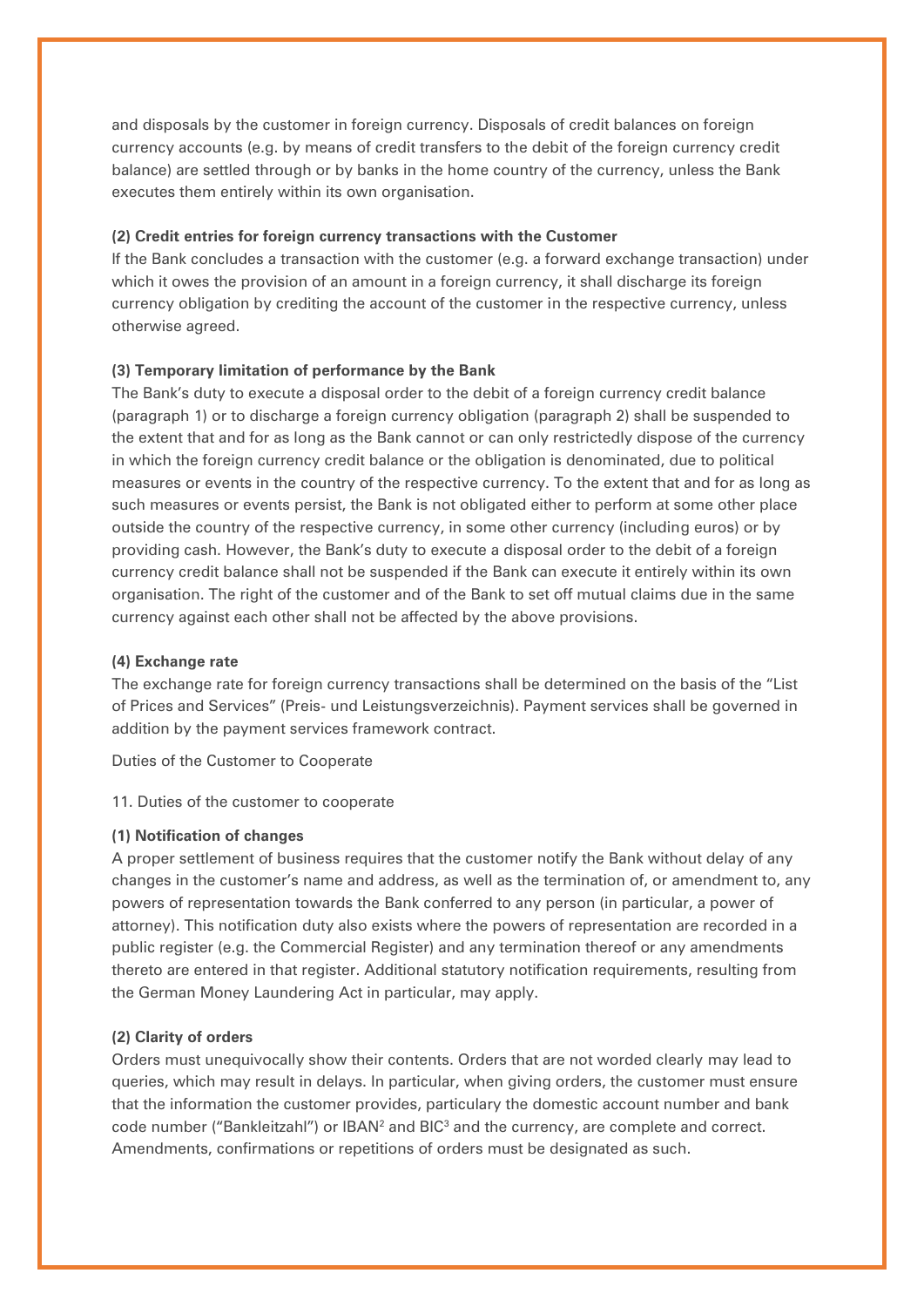## **(3) Special reference to urgency in connection with the execution of an order**

If the customer feels that an order requires particularly prompt execution, the customer shall notify the Bank of this fact separately. For orders issued on a printed form, this must be done separately from the form.

#### **(4) Examination of, and objections to, notification received from the Bank**

The customer must immediately examine account statements, securities contract notes, statements of securities holdings and earnings, other statements, advices of execution of orders, as well as information on expected payments and consignments (advices), as to their correctness and completeness and immediately raise any objections relating thereto.

## **(5) Notice to the Bank in case of non-receipt of statements**

The customer must notify the Bank immediately if periodic balance statements and statements of securities holdings are not received. The duty to notify the Bank also exists if other advices expected by the customer are not received (e.g. securities contract notes, account statements after execution of customer orders or regarding payments expected by the customer).

## Cost of Bank Services

12. Interest, charges and out-of-pocket expenses

## **(1) Interest and charges for private banking**

Interest and charges for loans and services customary in private banking are set out in the "Price Display – Standard rates for private banking" (Preisaushang) and, in addition, in the "List of Prices and Services" (Preis- und Leistungsverzeichnis). If a customer makes use of a loan or service listed therein, and unless otherwise agreed between the Bank and the customer, the interest and charges stated in the then valid Price Display or List of Prices and Services are applicable. Unless otherwise agreed, the charges for any services not stated therein which are provided following the instructions of the customer or which are believed to be in the interests of the customer and which can, in the given circumstances, only be expected to be provided against remuneration, shall be governed by the relevant statutory provisions.

#### **(2) Interest and charges other than for private banking**

The amount of interest and charges other than for private banking shall, in the absence of any other agreement or conflict with statutory provisions, be determined by the Bank at its reasonable discretion (Section 315 of the German Civil Code).

### **(3) Non-chargeable service**

The Bank shall not charge for any service which it is required to provide by law or pursuant to a contractual accessory obligation or which it performs in its own interest, unless such charge is legally permissible and levied in accordance with the relevant statutory provisions.

## **(4) Changes in interest rates; right of termination by the customer in the event of an increase**

In the case of variable interest rate loans, the interest rate shall be adjusted in accordance with the terms of the respective loan agreement. The Bank shall notify the customer of any interest rate adjustments. If the interest rate is increased, the customer may, unless otherwise agreed, terminate the loan agreement affected thereby with immediate effect within six weeks from notification of the change. If the customer terminates the loan agreement, any such increased interest rate shall not be applied to the terminated loan agreement. The Bank shall allow a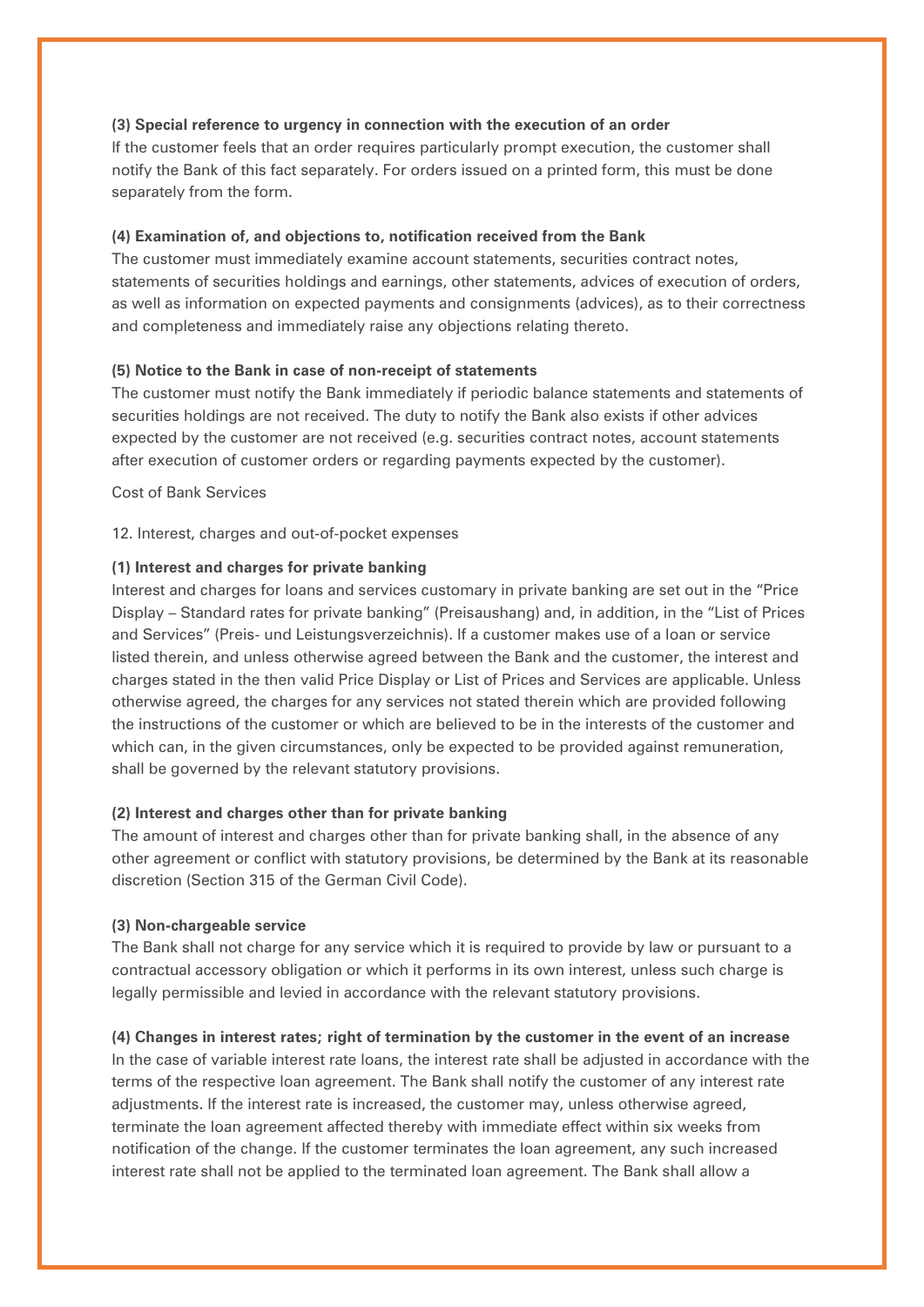reasonable period of time for settlement.

#### **(5) Changes in charges for services typically used on a permanent basis**

Changes in charges for services which are typically used by customers within the framework of the business relationship on a permanent basis (e.g. account/securities account management) shall be offered to the customer in text form no later than two months before their proposed date of entry into force. If the customer has agreed an electronic communication channel (e.g. online banking) with the Bank within the framework of the business relationship, the changes may also be offered through this channel. The changes shall be deemed to have been approved by the customer, unless the customer has indicated disapproval before their proposed date of entry into force. The Bank shall expressly draw the customer's attention to this consequent approval in its offer. If the customer is offered changes, the customer may also terminate the agreement affected by the changes free of charge with immediate effect before the proposed date of entry into force of the changes. The Bank shall expressly draw the customer's attention to this right of termination in its offer. If the customer terminates the agreement, the adjusted charge shall not be applied to the terminated agreement.

#### **(6) Out-of-pocket expenses**

The Bank shall be entitled to charge to the customer out-of-pocket expenses which are incurred when the Bank carries out the instructions or acts in the presumed interests of the customer (in particular, telephone costs, postage) or when credit security is furnished, administered, released or realised (in particular, notarial fees, storage charges, cost of guarding items serving as collateral).

**(7) Special arrangements for consumer loan agreements and payment services contracts with consumers for payments within the European Economic Area (EEA) in an EEA currency** The interest and costs (charges, out-of-pocket expenses) for consumer loan agreements and payment services contracts with consumers for payments within the European Economic Area  $(EEA)^4$  in an EEA currency<sup>5</sup> shall be determined by the relevant contractual arrangements and Special Conditions as well as the additional statutory provisions.

Security for the Bank's Claims Against the Customer

## 13. Providing or increasing security

## **(1) Right of the Bank to request security**

The Bank may demand that the customer provide the usual forms of security for any claims that may arise from the banking relationship, even if such claims are conditional (e.g. indemnity for amounts paid under a guarantee issued on behalf of the customer). If the customer has assumed a liability for another customer's obligations towards the Bank (e.g. as a surety), the Bank is, however, not entitled to demand that security be provided or increased for the debt resulting from such liability incurred before the maturity of the debt.

#### **(2) Changes in the risk**

If the Bank, upon the creation of claims against the customer, has initially dispensed wholly or partly with demanding that security be provided or increased, it may nonetheless make such a demand at a later time, provided, however, that circumstances occur or become known which justify a higher risk assessment of the claims against the customer. This may, in particular, be the case if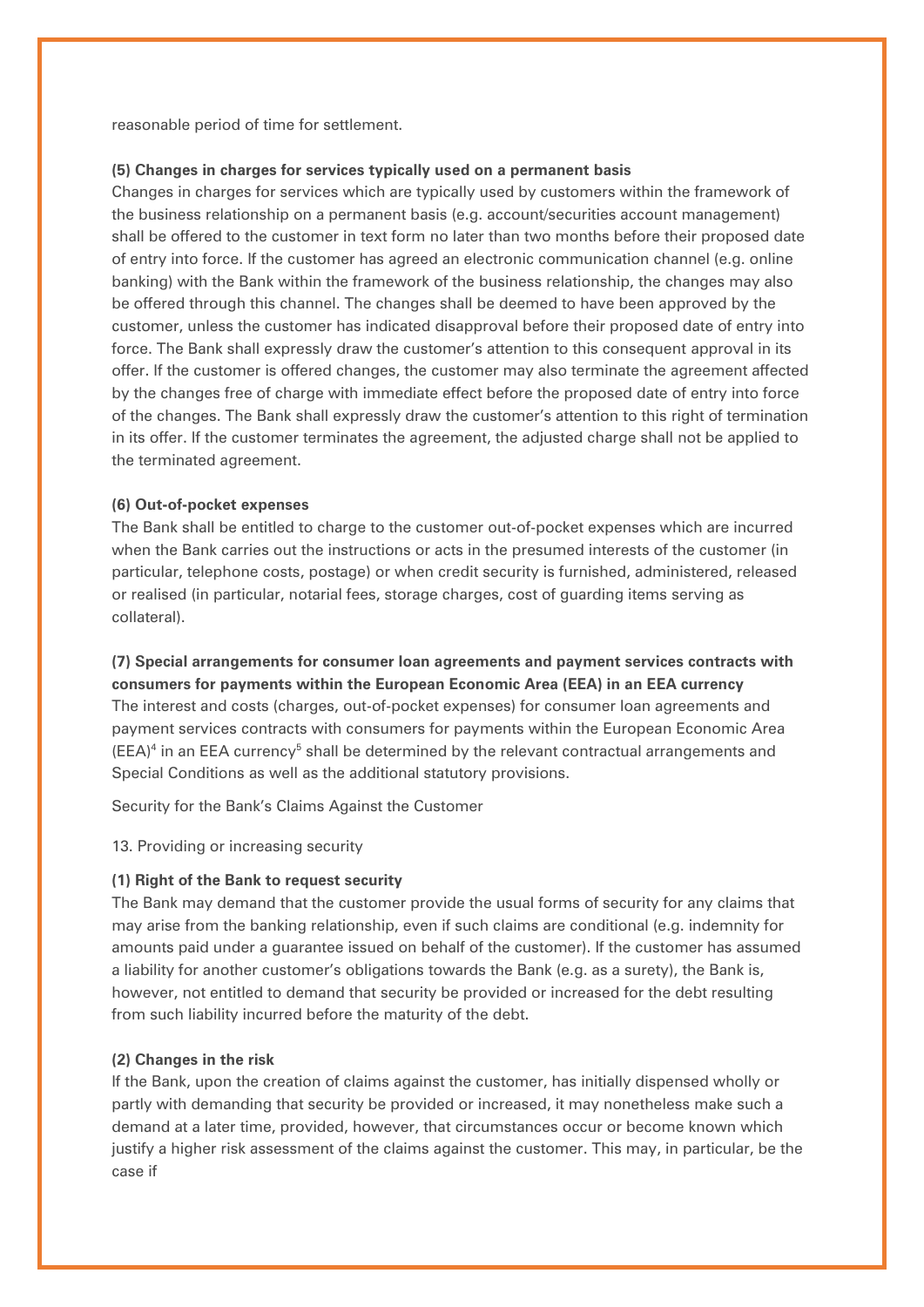- The economic status of the customer has changed or threatens to change in a negative manner or
- The value of the existing security has deteriorated or threatens to deteriorate.

The Bank has no right to demand security if it has been expressly agreed that the customer either does not have to provide any security or must only provide that security which has been specified. For consumer loan agreements, the Bank is entitled to demand that security be provided or increased only to the extent that such security is mentioned in the loan agreement; when, however, the net loan amount exceeds 75,000 euros, the Bank may demand that security be provided or increased even if the loan agreement does not contain any or any exhaustive indications as to security.

## **(3) Setting a period of time for providing or increasing security**

The Bank shall allow a reasonable period of time for providing or increasing security. If the Bank intends to make use of its right of termination without notice according to No. 19 (3) of these Business Conditions should the customer fail to comply with the obligation to provide or increase security within such period, it shall draw the customer's attention to this consequence before doing so.

14. Lien in favour of the Bank

## **(1) Agreement on the lien**

The customer and the Bank agree that the Bank acquires a lien on the securities and chattels which, within the scope of banking business, have come or may come into the possession of a domestic office of the Bank. The Bank also acquires a lien on any claims which the customer has or may in future have against the Bank arising from the banking relationship (e.g. credit balances).

## **(2) Secured claims**

The lien serves to secure all existing, future and contingent claims arising from the banking relationship which the Bank with all its domestic and foreign offices is entitled to against the customer. If the customer has assumed liability for another customer's obligations towards the Bank (e.g. as a surety), the lien shall not secure the debt resulting from the liability incurred before the maturity of the debt.

## **(3) Exemptions from the lien**

If funds or other assets come into the power of disposal of the Bank under the reserve that they may only be used for a specified purpose (e.g. deposit of cash for payment of a bill of exchange), the Bank's lien does not extend to these assets. The same applies to shares issued by the Bank itself (own shares) and to securities which the Bank keeps in custody abroad for the customer's account. Moreover, the lien extends neither to the profit-participation rights/profit-participation certificates (Genußrechte/Genußscheine) issued by the Bank itself nor to the Bank's securitised and non-securitised subordinated liabilities.

#### **(4) Interest and dividend coupons**

If securities are subject to the Bank's lien, the customer is not entitled to demand the delivery of the interest and dividend coupons pertaining to such securities.

15. Security interests in the case of items for collection and discounted bills of exchange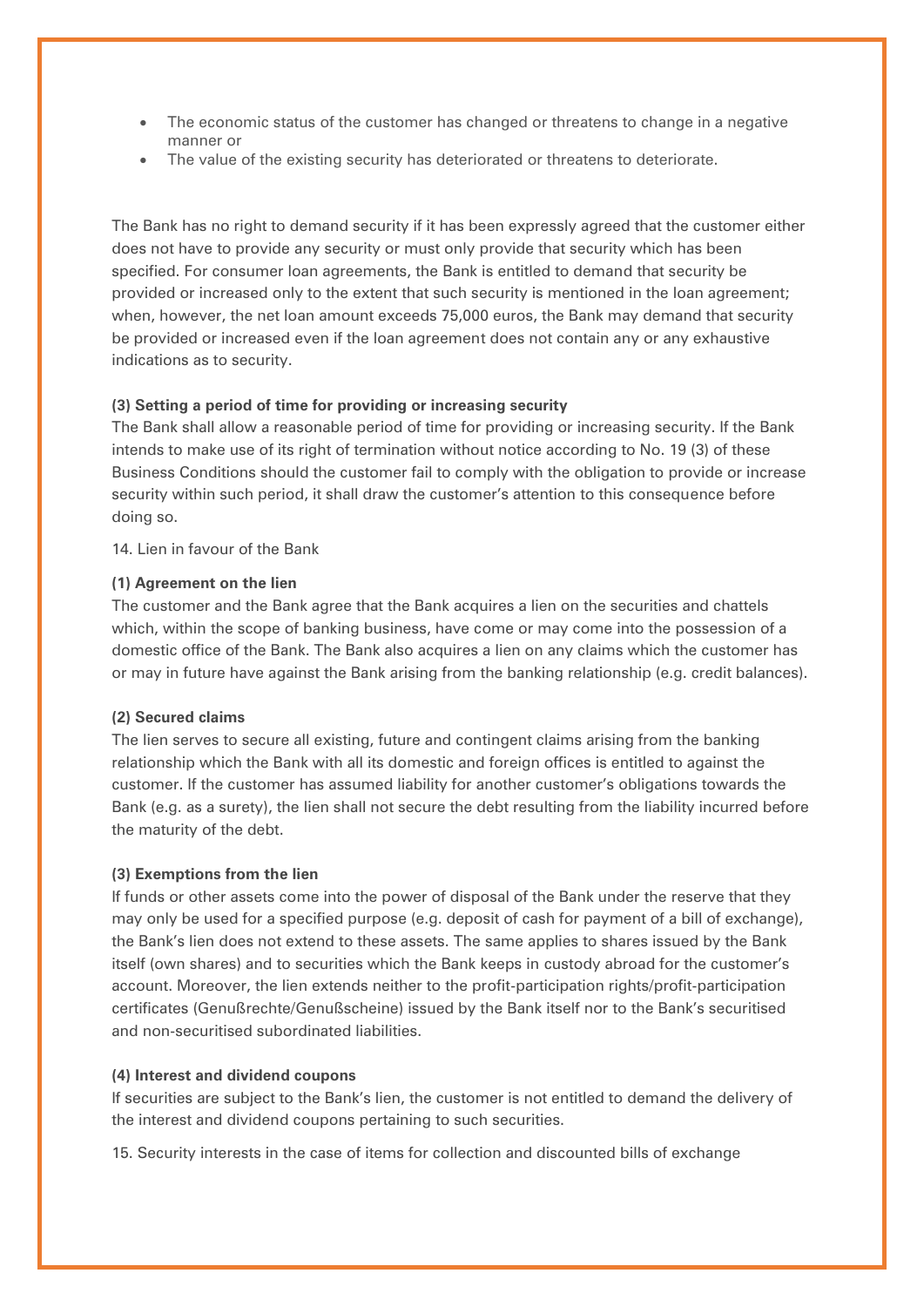## **(1) Transfer of ownership by way of security**

The Bank acquires ownership by way of security of any cheques and bills of exchange deposited for collection at the time such items are deposited. The Bank acquires absolute ownership of discounted bills of exchange at the time of the purchase of such items; if it re-debits discounted bills of exchange to the account, it retains the ownership by way of security in such bills of exchange.

## **(2) Assignment by way of security**

The claims underlying the cheques and bills of exchange shall pass to the Bank simultaneously with the acquisition of ownership in the cheques and bills of exchange; the claims also pass to the Bank if other items are deposited for collection (e.g. direct debits, documents of commercial trading).

## **(3) Special-purpose items for collection**

If items for collection are deposited with the Bank under the reserve that their countervalue may only be used for a specified purpose, the transfer or assignment of ownership by way of security does not extend to these items.

#### **(4) Secured claims of the Bank**

The ownership transferred or assigned by way of security serves to secure any claims which the Bank may be entitled to against the customer arising from the customer's current account when items are deposited for collection or arising as a consequence of the re-debiting of unpaid items for collection or discounted bills of exchange. Upon request of the customer, the Bank retransfers to the customer the ownership by way of security of such items and of the claims that have passed to it if it does not, at the time of such request, have any claims against the customer that need to be secured or if it does not permit the customer to dispose of the countervalue of such items prior to their final payment.

16. Limitation of the claim to security and obligation to release

## **(1) Cover limit**

The Bank may demand that security be provided or increased until the realisable value of all security corresponds to the total amount of all claims arising from the banking business relationship (cover limit).

#### **(2) Release**

If the realisable value of all security exceeds the cover limit on a more than temporary basis, the Bank shall, at the customer's request, release security items as it may choose in the amount exceeding the cover limit; when selecting the security items to be released, the Bank shall take into account the legitimate concerns of the customer or of any third party having provided security for the customer's obligations. To this extent, the Bank is also obliged to execute orders of the customer relating to the items subject to the lien (e.g. sale of securities, repayment of savings deposits).

#### **(3) Special agreements**

If assessment criteria for a specific security item other than the realisable value or another cover limit or another limit for the release of security have been agreed, these other criteria or limits shall apply.

17. Realisation of security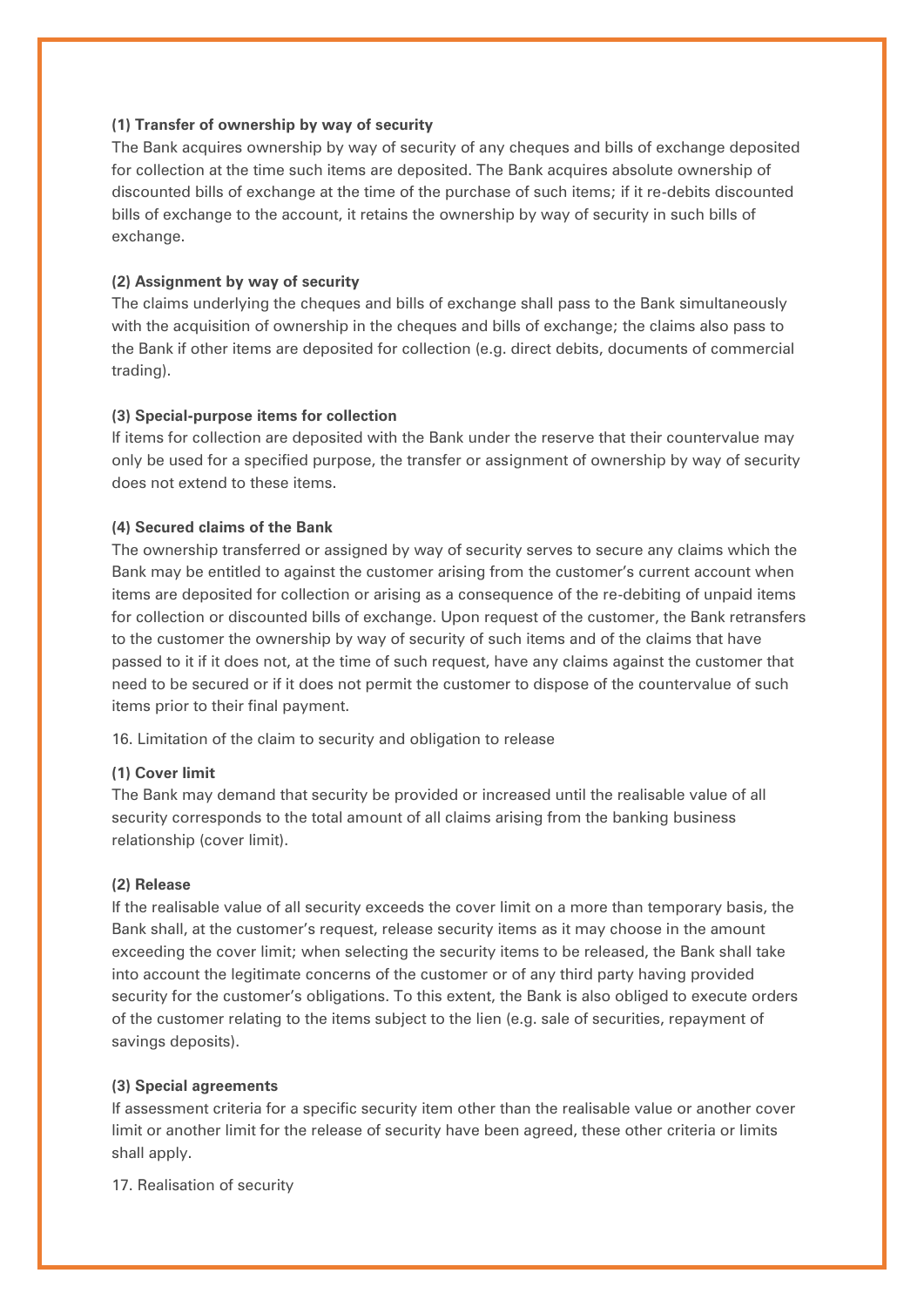## **(1) Option of the Bank**

If the Bank realises security, it may choose between several security items. When realising security and selecting the items to be realised, the Bank shall take into account the legitimate concerns of the customer and any third party who may have provided security for the obligations of the customer.

## **(2) Credit entry for proceeds under turnover tax law**

If the transaction of realisation is subject to turnover tax, the Bank shall provide the customer with a credit entry for the proceeds, such entry being deemed to serve as invoice for the supply of the item given as security and meeting the requirements of turnover tax law (Umsatzsteuerrecht).

**Termination** 

18. Termination rights of the customer

## **(1) Right of termination at any time**

Unless the Bank and the customer have agreed a term or a diverging termination provision, the customer may at any time, without notice, terminate the business relationship as a whole or particular business relations (e.g. a chequing agreement).

## **(2) Termination for reasonable cause**

If the Bank and the customer have agreed a term or a diverging termination provision for a particular business relation, such relation may only be terminated without notice if there is reasonable cause therefor which makes it unacceptable to the customer to continue it, also after giving consideration to the legitimate concerns of the Bank.

## **(3) Statutory termination rights**

Statutory termination rights shall not be affected.

19. Termination rights of the Bank

## **(1) Termination upon notice**

Upon observing a reasonable period of notice, the Bank may at any time terminate the business relationship as a whole or particular business relations for which neither a term nor a diverging termination provision has been agreed (e.g. the chequing agreement authorizing the use of cheque forms). In determining the period of notice, the Bank shall take into account the legitimate concerns of the customer. The minimum termination notice for a payment services framework contract (e.g. current account or card contract) and a securities account shall be two months.

## **(2) Termination of loans with no fixed term**

Loans and loan commitments for which neither a fixed term nor a diverging termination provision has been agreed may be terminated at any time by the Bank without notice. When exercising this right of termination, the Bank shall give due consideration to the legitimate concerns of the customer. Where the German Civil Code contains specific provisions for the termination of a consumer loan agreement, the Bank may only terminate the agreement as provided therein.

## **(3) Termination for reasonable cause without notice**

Termination of the business relationship as a whole or of particular business relations without notice is permitted if there is reasonable cause which makes it unacceptable to the Bank to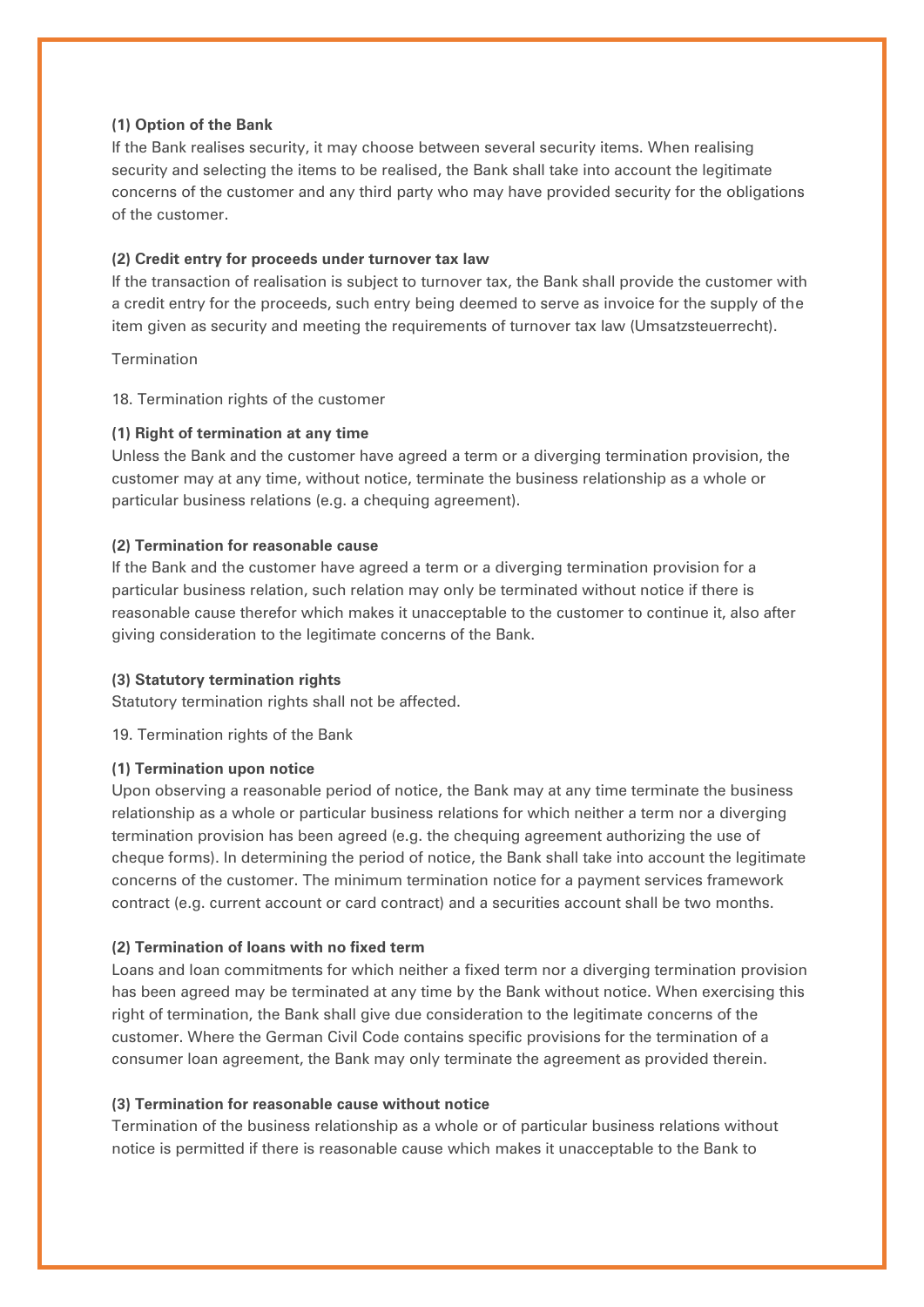continue the business relations, also after having given consideration to the legitimate concerns of the customer. Reasonable cause is given in particular

- if the customer has made incorrect statements as to the customer's financial status, provided such statements were of significant importance for the Bank's decision concerning the granting of credit or other operations involving risks for the Bank (e.g. the delivery of a payment card), or
- if a substantial deterioration in the customer's financial status or in the value of security occurs or threatens to occur, jeopardizing the repayment of a loan or the discharge of any other obligation towards the Bank even if security provided therefor is realised, or
- if the customer fails to comply, within the required period of time allowed by the Bank, with the obligation to provide or increase security according to No. 13 (2) of these Business Conditions or to the provisions of some other agreement.

If reasonable cause is given due to the breach of a contractual obligation, termination shall only be permitted after expiry, without result, of a reasonable period of time fixed for corrective action by the customer or after a warning to the customer has proved unsuccessful, unless this proviso can be dispensed with owing to the special features of a particular case (Section 323 (2) and (3) of the German Civil Code).

## **(4) Termination of consumer loan agreements in the event of default**

Where the German Civil Code contains specific provisions for the termination of a consumer loan agreement subsequent to repayment default, the Bank may only terminate the agreement as provided therein.

## **(5) Settlement following termination**

In the event of termination without notice, the Bank shall allow the customer a reasonable period of time for settlement (in particular for the repayment of a loan), unless it is necessary to attend immediately thereto (e.g. the return of cheque forms following termination of a chequing agreement).

Protection of Deposits

## 20. Deposit Protection Fund

# **(1) Scope of protection**

The Bank is a member of the Deposit Protection Fund of the Association of German Banks (Einlagensicherungsfonds des Bundesverbandes deutscher Banken e.V.), hereinafter referred to as "Deposit Protection Fund". The Deposit Protection Fund protects all liabilities which are required to be shown in the balance sheet item "Liabilities to customers". Among these are demand, term and savings deposits, including registered savings certificates. The protection ceiling for each creditor is 30% of the liable capital relevant for deposit protection. This protection ceiling shall be notified to the customer by the Bank on request. It is also available on the Internet at www.bankenverband.de. Where the Bank is a branch of a bank from another European Economic Area (EEA) country, the Deposit Protection Fund shall only provide compensation if and to the extent that the aforementioned liabilities are not covered by the home-country deposit guarantee scheme. The level of coverage provided by the home-country deposit guarantee scheme can be viewed on the Internet at the website of the relevant scheme, the address of which shall be made available to the customer by the Bank on request.

# **(2) Exemptions from deposit protection**